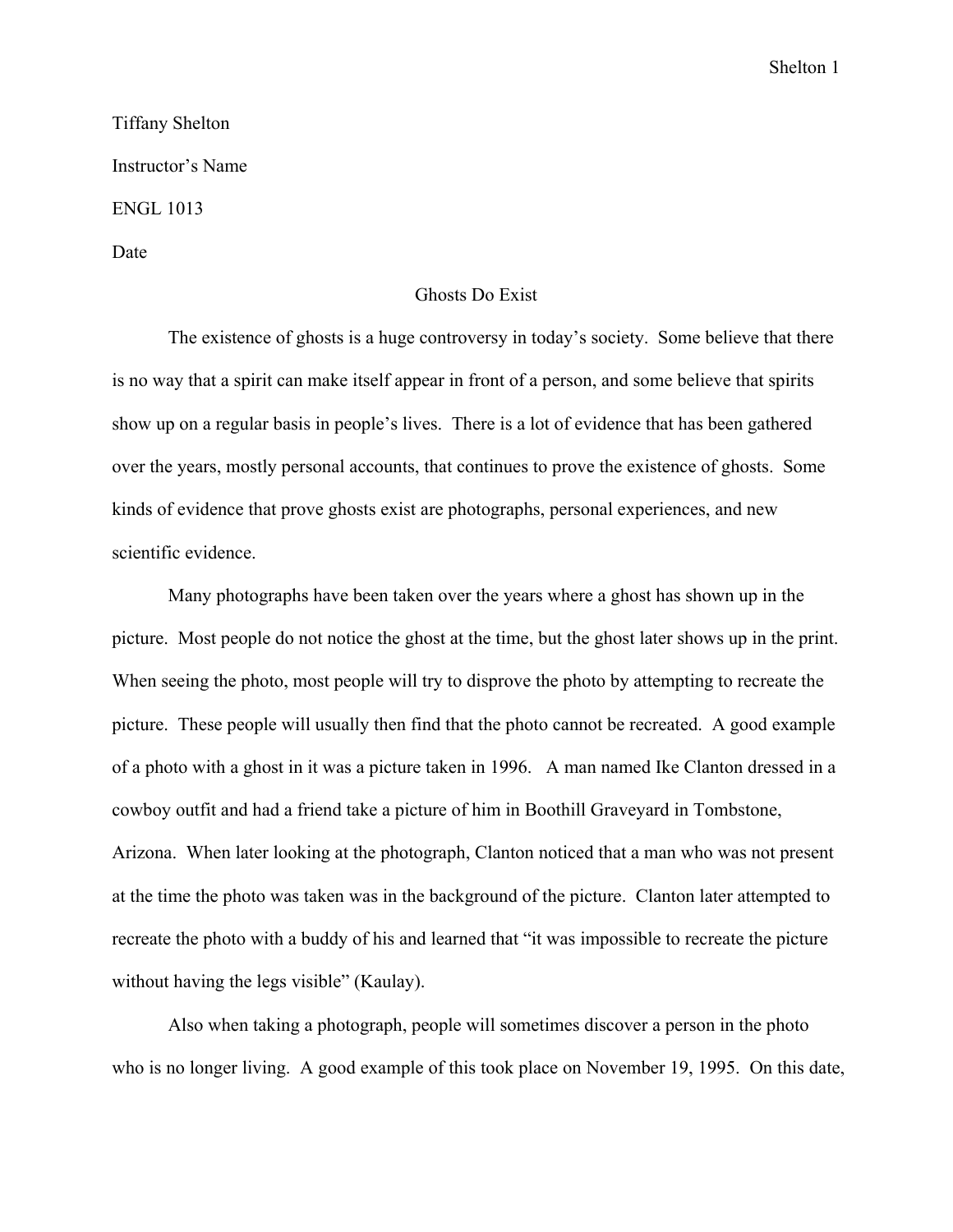Wem Town Hall in England caught on fire. A man named Tony O'Rahilly decided to take a few photos as the firefighters fought the fire. In one of these pictures that he took, he noticed a clear image of a little girl standing in the fire. No one on the scene of the fire remembered a little girl, nor was there a little girl in the building. Some of the people believed that this little girl's name was Jane Churm. There was only one problem. Jane had died in 1677 in a fire that destroyed many homes in this town. Since Jane was obviously not in the house, this had to have been her spirit that was seen in the photograph on that night in 1995 (Kaulay).

A lot of people have had first-hand experiences with ghosts. A good example of a personal experience with a ghost happened to a man named Professor David Fontana. Fontana walked into a mechanic's workshop one day and felt the gloominess of the atmosphere. As he walked into the shop, he felt a chill that went all the way up his spine and saw a small piece of an engine that seemed to be levitating only a few feet away from his nose. The engine piece then proceeded to fly toward him, but he was able to duck under as it flew past him and smashed into the wall behind him. There was nobody there in the room with him that could have thrown the object at him, so there was no logical explanation except for the fact that only a ghost could have launched that engine piece at him (Penman).

Some personal experiences come from a person that becomes possessed by a ghost or an "evil demon." A good example of this happened in the mid-1990s. At that time, Peggy Hodgson was a mother of four. This family had a happy life until an invisible force began to throw toys, plates, and cutlery around their house. Objects began to appear and disappear right before their eyes, and strange knocking sounds began to be heard. Things got even worse when Peggy's twelve-year-old daughter became possessed by an evil spirit on several occasions. Peggy's daughter's actions, along with all the other things that the family experienced, have no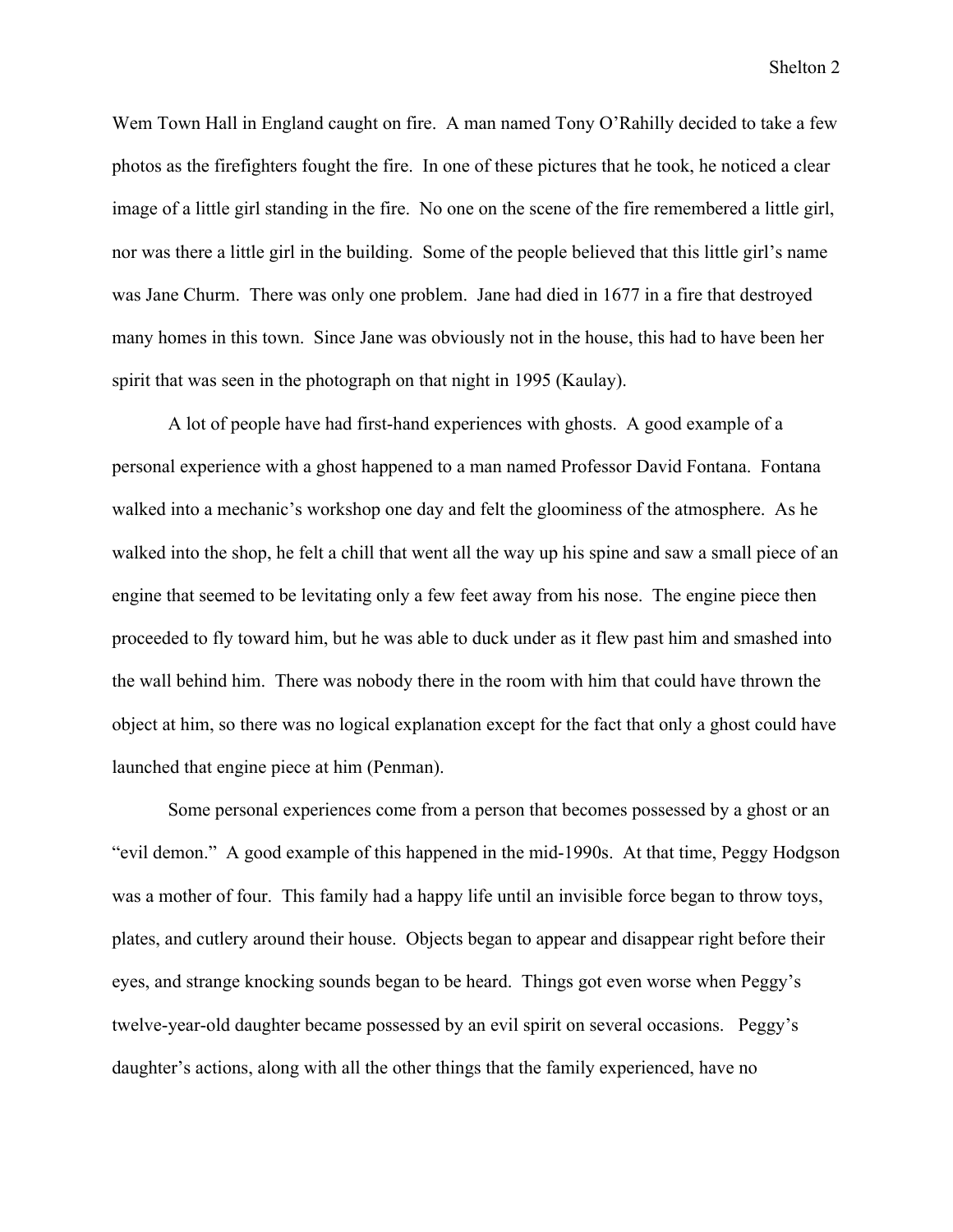explanation from this world, but they can be explained as a ghostly encounter. This family's experiences were investigated by many researchers who also claimed that the house was haunted. The evil spirit even became known as the Enfield Poltergeist (Penman).

There has recently been some new scientific evidence which points toward the existence of ghostly phenomena. According to Danny Penman, this evidence does not say that all hauntings are real but that some are genuine. These findings were made by Dr. Barrie Colvin. Dr. Coven has spent the last five years looking at and analyzing the knocks and bangs that are supposedly made by ghosts. He has used the most advanced acoustic equipment to investigate these sounds and compare them to sounds made by people and animals. Dr. Colvin said, "The sounds produced by 'ghosts' during hauntings are paranormal. Their acoustic waveforms are completely different. I cannot find a conventional explanation for my results at all. Nor can any of the other scientists who have reviewed my work. To be honest, we are completely stumped. We did not expect to find these results" (qtd. in Penman). Obviously this new evidence opens the door for more people to believe in the existence of ghostly forms. To many people, this evidence also gives proof for the belief that there is life after death.

A very famous ghost-hunting team known as TAPS (The Atlantic Paranormal Society) has caught all kinds of evidence of the existence of ghosts. To find the evidence, they use special equipment to catch the phenomena that we know as ghosts. One of these pieces of equipment is called a digital thermometer. They use this to tell what the temperature of the area is when they feel an unknown presence because the temperature of an area with a ghostly phenomenon there is known to be cooler than the rest of the room. TAPS also uses EMF meters to track down ghosts since an EMF meter measures electromagnetic fields. This will also tell if there is a ghostly presence because the EMF meter will have a very high reading in the vicinity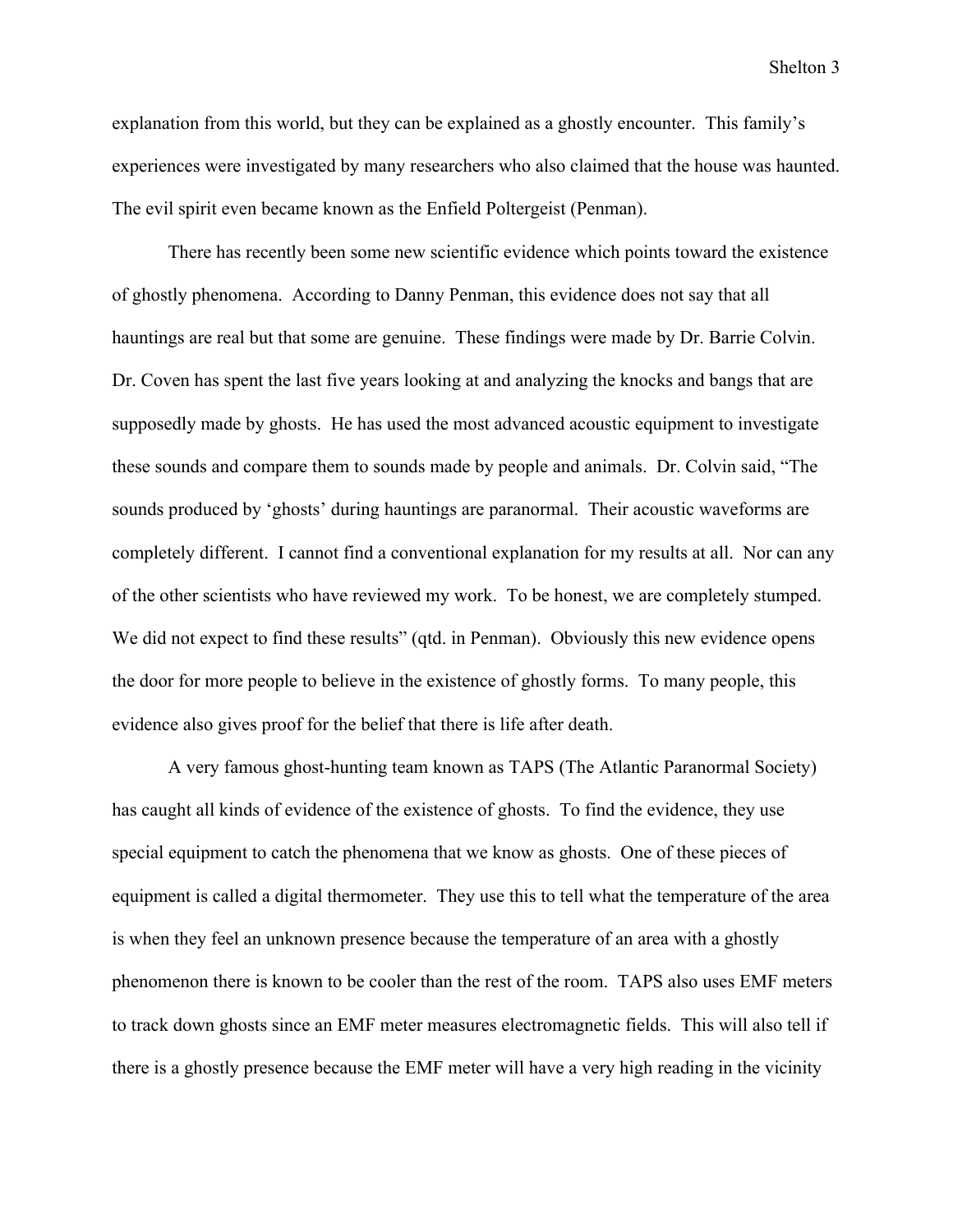of a lot of electrical equipment or wiring or in the presence of a ghost. TAPS, as well as other teams, will check for electrical wiring to make sure that there is no interference when they receive a high reading on the EMF meter. The TAPS team also uses thermographic and night vision cameras to detect apparitions. A thermographic camera uses infrared radiation to show the temperature of an object. The team can tell when there is a heat spot that is in the shape of a person standing there or sitting in a chair that there is something unexplainable there. The night vision cameras show the team the things that they would otherwise not be able to see in the dark. These cameras are very helpful when the team sets up an object to try to get a ghostly apparition to move. The TAPS team also uses a digital audio recorder. This is used to catch the voices that they would otherwise not hear. Using these devices, TAPS has made many discoveries over the years. They have caught voices and full-body apparitions on camera. Their work has proved to the world that there is definitely an otherworldly presence here on our planet (*TAPS*).

Many people in today's society are still in disbelief, even with seeing the photographs, knowing the personal experiences, and hearing the scientific evidence. For some, seeing the photograph of a cowboy with no legs or a deceased girl in a fire in not enough to make them believe that ghosts exist. Some do not even believe the fact that there are some ghosts who will launch things at a person or take over a person's body. There is room for skeptics in this world, but there is certainly plenty of evidence that supports the fact that ghosts do exist.